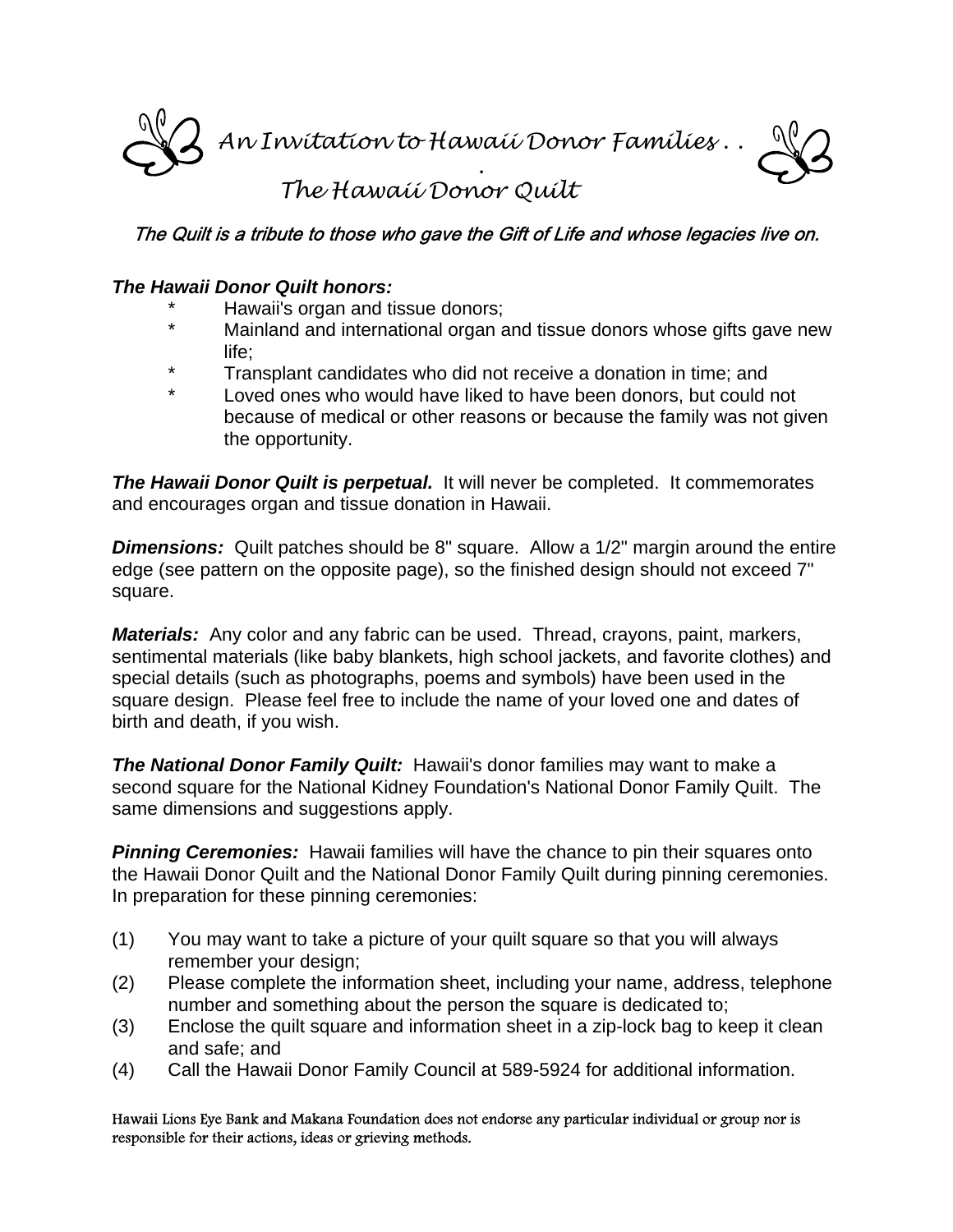

-- Keep Quilt Design within the Inner 7" Square ---

Complete the Information Sheet, including your name, address, telephone numbers,

and something about the person the quilt square is dedicated to.

Enclose the quilt square, along with the information sheet, in a zip-lock bag for safekeeping. Contact the Hawaii Donor Family Council at 589-5924 for the

latest information on the next Hawaii Donor Quilt and National Donor Family Quilt pinning ceremony.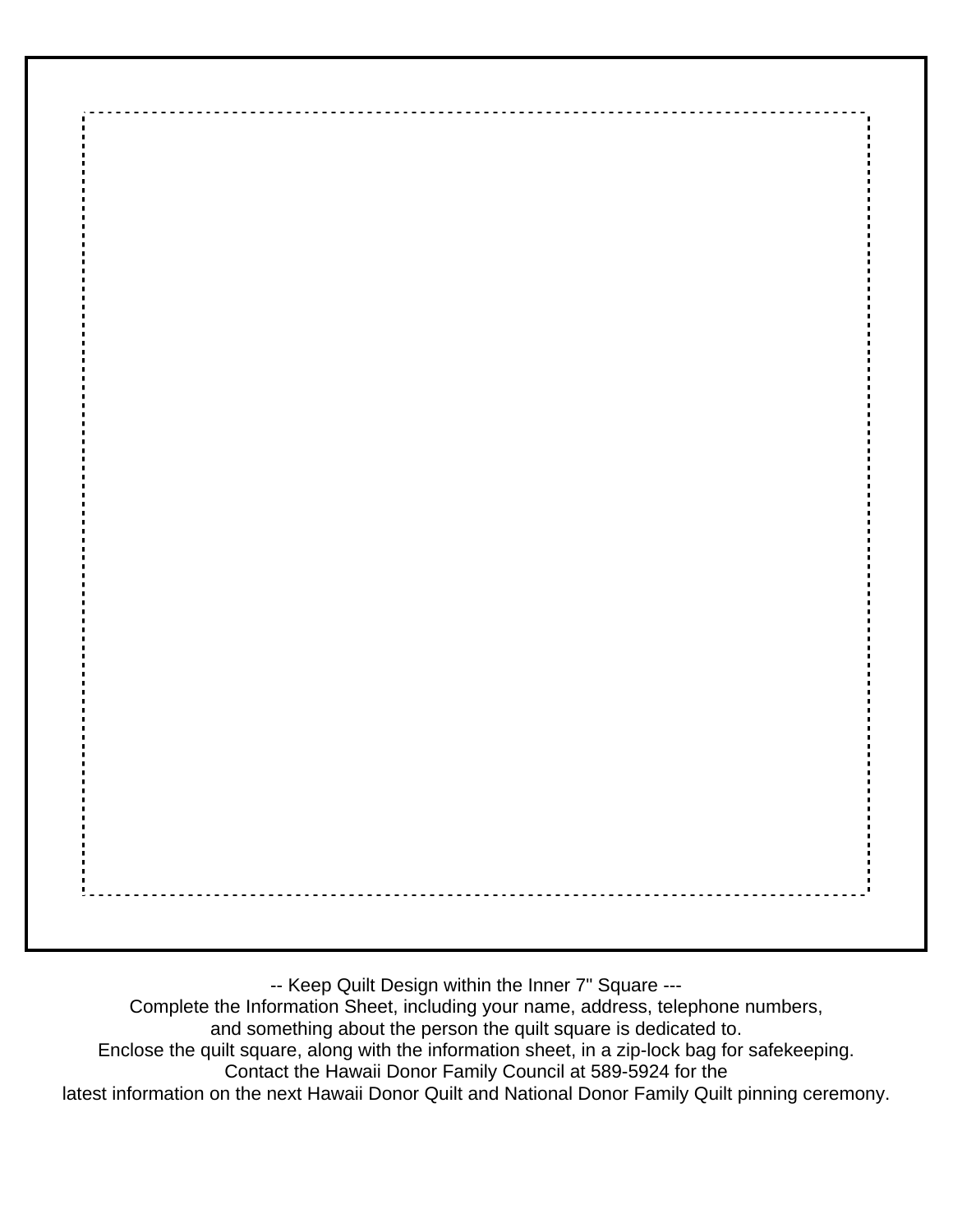## *The Hawaii Donor Quilt*

| This quilt square is dedicated to:                                                       |                                                                                                                                                                    |                                                                                                                        | Nickname______________________                                                      |                           |  |     |  |
|------------------------------------------------------------------------------------------|--------------------------------------------------------------------------------------------------------------------------------------------------------------------|------------------------------------------------------------------------------------------------------------------------|-------------------------------------------------------------------------------------|---------------------------|--|-----|--|
|                                                                                          |                                                                                                                                                                    |                                                                                                                        |                                                                                     |                           |  |     |  |
| Please check one:                                                                        |                                                                                                                                                                    |                                                                                                                        |                                                                                     |                           |  |     |  |
| П                                                                                        | Hawaii organ or tissue donor;                                                                                                                                      |                                                                                                                        |                                                                                     |                           |  |     |  |
| $\blacksquare$<br>mainland or international organ or tissue donor with Hawaii recipient; |                                                                                                                                                                    |                                                                                                                        |                                                                                     |                           |  |     |  |
| $\Box$<br>transplant candidate who did not receive a donation in time;                   |                                                                                                                                                                    |                                                                                                                        |                                                                                     |                           |  |     |  |
| П                                                                                        |                                                                                                                                                                    |                                                                                                                        | loved one who would have liked to have been a donor but did not have the chance; or |                           |  |     |  |
| $\overline{\phantom{a}}$                                                                 |                                                                                                                                                                    |                                                                                                                        |                                                                                     |                           |  |     |  |
| Your name:                                                                               |                                                                                                                                                                    | <u> 1989 - Johann Barn, mars ann an t-Amhainn an t-Amhainn an t-Amhainn an t-Amhainn an t-Amhainn an t-Amhainn an </u> |                                                                                     |                           |  |     |  |
|                                                                                          |                                                                                                                                                                    |                                                                                                                        |                                                                                     |                           |  |     |  |
| Your address:                                                                            |                                                                                                                                                                    | ,我们也不能在这里的时候,我们也不能在这里的时候,我们也不能会在这里,我们也不能会在这里,我们也不能会在这里的时候,我们也不能会在这里的时候,我们也不能会在这里                                       |                                                                                     |                           |  |     |  |
|                                                                                          | Home:                                                                                                                                                              | Work:                                                                                                                  |                                                                                     |                           |  | Fax |  |
|                                                                                          |                                                                                                                                                                    |                                                                                                                        |                                                                                     | Other (circle) Pager Cell |  |     |  |
| the quilt:                                                                               | Please tell us something about the quilt square and the person it is dedicated to in 175 words or less, for the story which will be on                             |                                                                                                                        |                                                                                     |                           |  |     |  |
|                                                                                          |                                                                                                                                                                    |                                                                                                                        |                                                                                     |                           |  |     |  |
|                                                                                          |                                                                                                                                                                    |                                                                                                                        |                                                                                     |                           |  |     |  |
|                                                                                          |                                                                                                                                                                    |                                                                                                                        |                                                                                     |                           |  |     |  |
|                                                                                          |                                                                                                                                                                    |                                                                                                                        |                                                                                     |                           |  |     |  |
|                                                                                          |                                                                                                                                                                    |                                                                                                                        |                                                                                     |                           |  |     |  |
|                                                                                          | Please send me further information about Hawaii Donor Family Council.<br>I agree to have my name and contact number shared with other Donor Family members. Yes/No |                                                                                                                        |                                                                                     |                           |  |     |  |
|                                                                                          | By submitting this quilt panel, I understand my story will be publicly displayed at community and public events.                                                   |                                                                                                                        |                                                                                     |                           |  |     |  |

Use additional pages if desired. Complete this sheet and enclose with the quilt square in a zip-lock bag for safekeeping. Thank you for sharing your loved ones story.